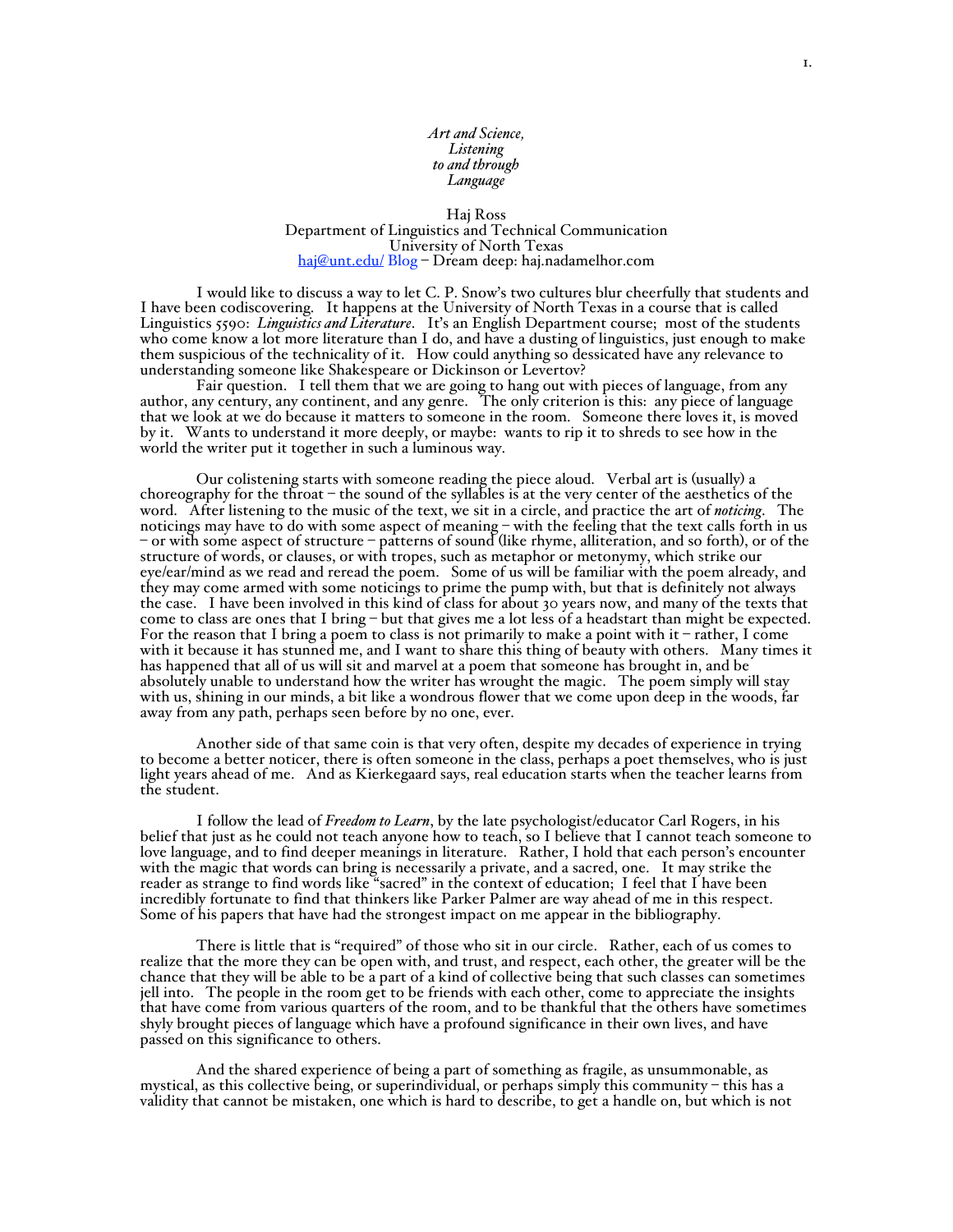soon forgotten. There is a joy to this experience, an excitement, a feeling of reconnection, akin to what Nietzsche describes:

Philosophical thinking is...far less a discovery than a recognition, <sup>a</sup> remembering, <sup>a</sup> return, and <sup>a</sup> homecoming to <sup>a</sup> remote, primordial, and inclusive household of the soul.

#### *Beyond Good and Evil*

This experience has a lot in common with such others as these: being on a great athletic or research team, or playing or singing in an inspired musical group, or being in love, or being a part of a happy and deep family. The "class" seems officially to be about the love of the art and patterns of (literary) language, but many of us who have had the experience of soaring in this collective way soon realize that this initial setting of the stage is irrelevant. I have found, in asking the members of the classes in which some degree of this jelling has occurred, that some students have had this kind of magical educational experience previously, in the most diverse of contexts – perhaps in a graduate seminar, or a class on lifesaving, or Italian. But far too few raise their hands when I ask them who has been in such a learning community before.

It is my contention that the true goal of all educational systems should be the (re)discovery of what the Nobel laureate physicist Richard Feynman called "the pleasure of finding things out." If a teacher (i. e., a fellow student) can help someone else to see that this is what education *can* be, that person will have received a permanent gift. Once someone has tasted of the joy of discovery, they are hooked. It is <sup>a</sup> bit as if they have found <sup>a</sup> wonderful beach or mountain which they can always return to, which will always recharge, reenergize them.

We ask ourselves: why does this happen so rarely? Can it be facilitated? What gets in the way of the birth of such a collective? How can we together move towards coinventing an educational system in which such joy, excitement, trust, and yes: love  $-$  is the norm, not a rare exception?

I can claim no particular credit for these ideas; what I propose is to lead a workshop of 60 (or preferably 90) minutes in which I will attempt to give the participants a taste of what such a collective mind is like being a facet of. I have tried before, extremely unsuccessfully, to talk about such matters theoretically, in the absence of the fundamental ingredient, which is: the fascination with a text whose author has propelled it, somehow, into orbit. A class like this marches on examples.

So I would bring to Hawaii some texts that see to generally have a powerful impact on their readers. For instance, a poem like this one, which was given to me by a friend.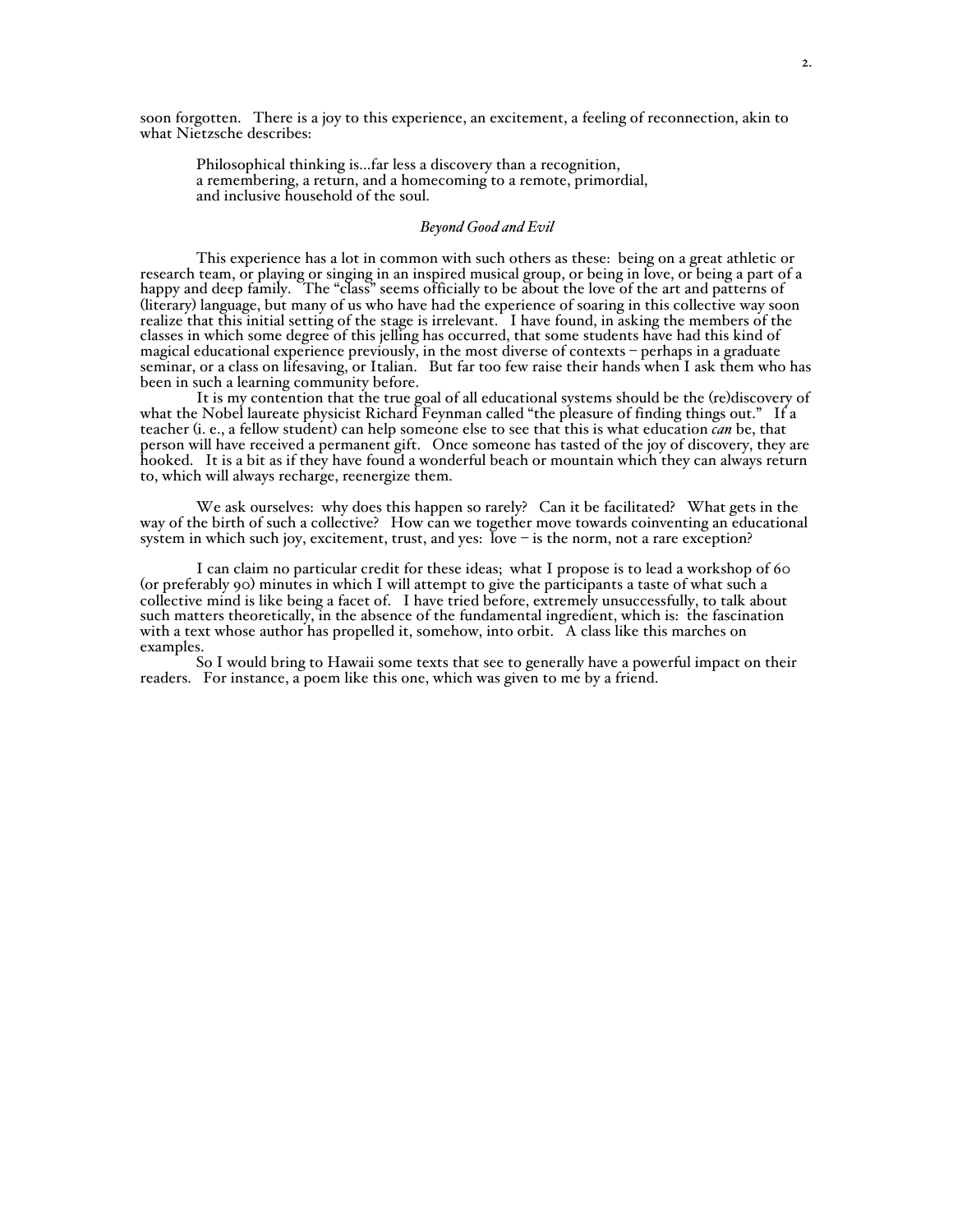# *Chase Scenes*

He's been after me For years now. Once when I was a boy Sliding down the riverbank He got one hand around my ankle. While muddy water lapped and surged I scrambled along a gnarled root And hauled myself to the upper bank Trembling with terror.

Just a trial balloon," he said cheerfully, Lighting a cigar.

So many other times, mountain climbing And ready to take the wrong step Or lazing in the milky foam of Pacific Ocean surf Or driving fast at four A.M. ready to fall asleep And smash against some anonymous Freeway wall.

And then the tests he puts you through: The scans and probes and liquids measured For cancer's black sand, for the leaking Glue of inflammation; the number of times He taps you for another round Of dodge ball, firing one disease after another Past your ahead as you dance And jump, still alive.

## Michael Shorb

*The Sun* May 2003, page 47 (a magazine it would be hard to be more consistently more wonderful than) www.thesunmagazine.org

## A present from Elizabeth DiFranco

I know next to nothing about this poem; whether this one would be one I would bring to Hawaii or whether it would be some other one is of little importance. I would bring copies of enough texts so that we might have the great good fortune of finding one which quickened interest, awoke insight, with one or more of us in the room, so that perhaps, maybe, just possibly . . .

Since this text, whose original purpose was to troll for acceptance at <sup>a</sup> huge conference in Hawaii, which it succeeded in, and where the five or so people who showed up, did, <sup>I</sup> think, begin to glide a bit, has come and gone, and since the text is now becoming part of a generic trolling – a description of what happens to those who stumble on 5590 in one way or another – I will add one love poem which Austin Hummell, a great teacher and poet-pal, gave to me, just so that the strangeness which exudes from each of the above words, and which has lured you into reading this far, will be complemented by <sup>a</sup> poem that <sup>I</sup> hope that you too will want to show to someone who you love as much as Bob Hicok loves whoever this one was written for.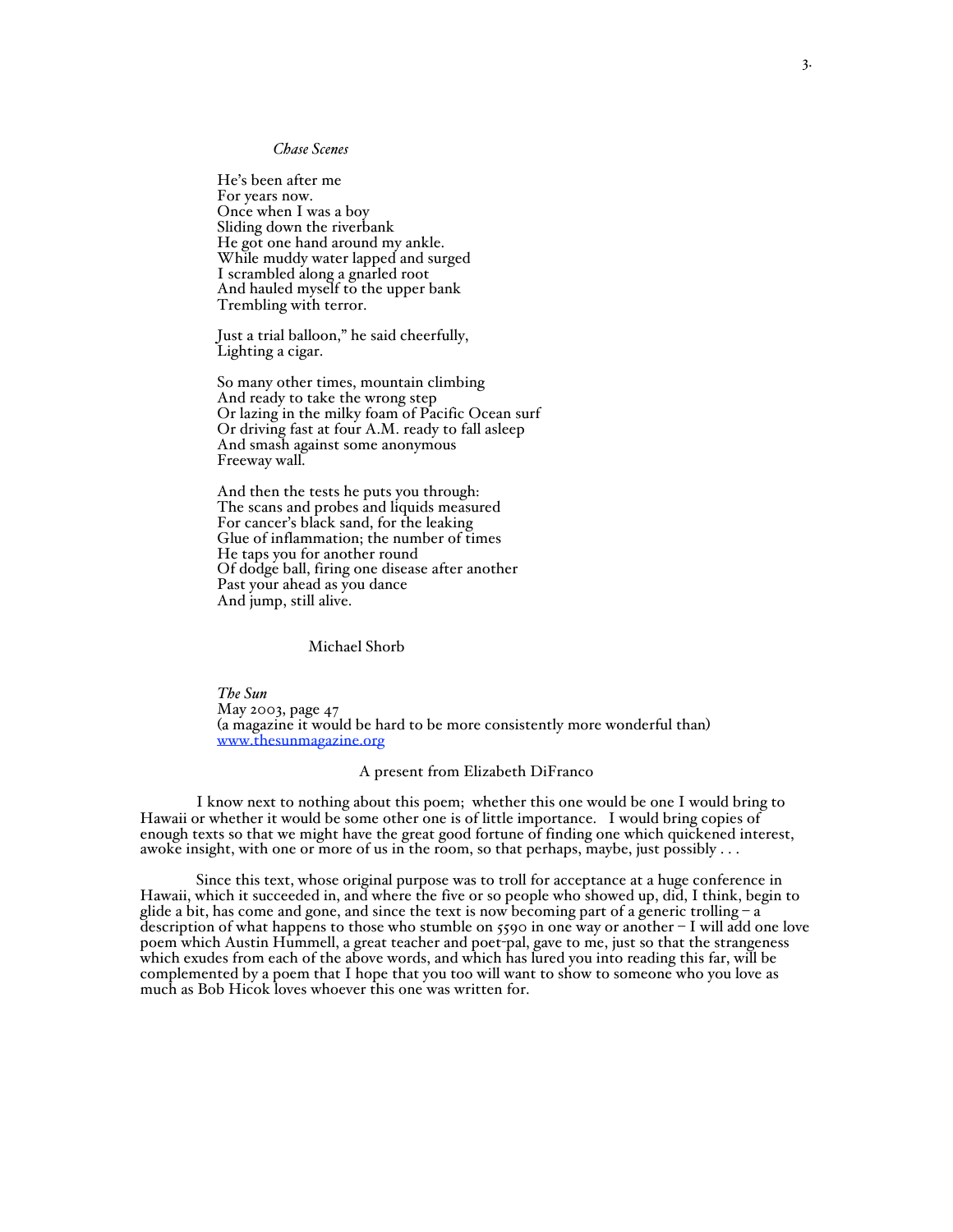## *Other Lives and Dimensions and Finally a Love Poem*

My left hand will live longer than my right. The rivers Never argue with rivers. Never expect your lives to finish at the same time. I think praying, I think clapping is how hands mourn. I think staying up and waiting for paintings to sigh is science. In another dimension this is exactly what's happening, it's what they write grants about: the chromodynamics of mournful Whistlers, the audible sorrow and beta decay of Old Battersea Bridge. I like the idea of different theres and elsewheres, an Idaho known for bluegrass, a Bronx where people talk like violets smell. Perhaps I am somewhere patient, somehow kind, perhaps in the nook of a cousin universe I've never defiled or betrayed anyone. Here I have two hands and they are vanishing, the hollow of your back to rest my cheek against, your voice and little else but my assiduous fear to cherish. My hands are webbed like the wind-torn work of a spider, like they squeezed something in the womb but couldn't hang on. One of those other worlds or a life I felt passing through mine, or the ocean inside my mother's belly she had to scream out. Here when I say I never want to be without you, somewhere else I am saying I never want to be without you again. And when I touch you in each of the places we meet in all of the lives we are, it's with hands that are dying and resurrected. When I don't touch you it's a mistake in any life,

in each place and forever.

Bob Hicok, *Plus Shipping*, Boa Editions, Rochester, NY (1988), pp. 98-99

It should have become clear that one of the key ingredients for this exploration is the dissolving of the boundary between teachers and students. Rather, everyone in the room becomes a *colearner*, to use a word which I will have to use until I find a better one. The goal of the workshop would be to explain colearning, to talk about the possibility of the emergence of a collective being, to ask pedagogical questions, and share experiences – but more than any of these typical academic activities, the real goal will be to fish for The Big One  $-$  a taste of a kind of thinking and discovering together that is permanently contagious.